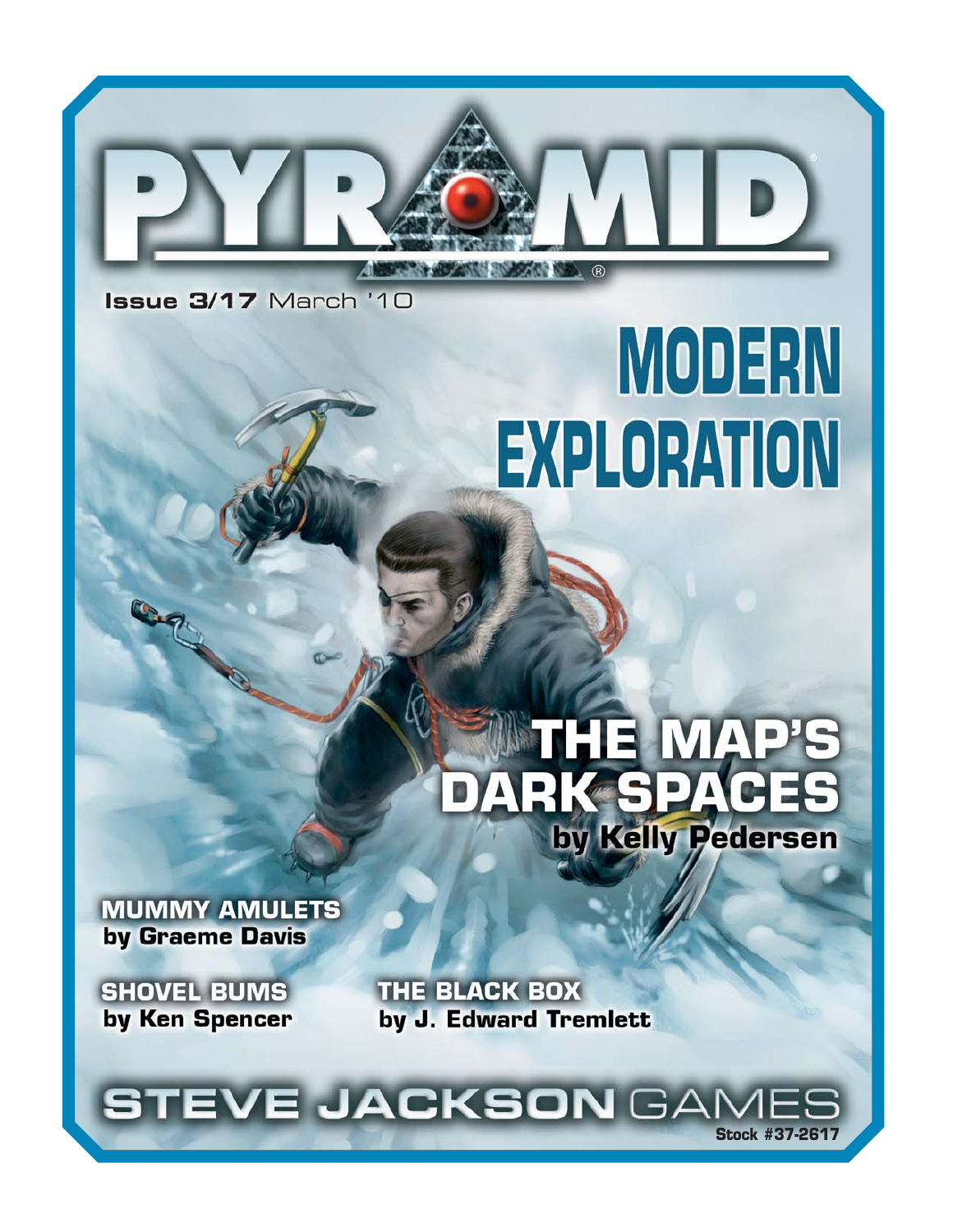## **CONTENTS CONTENTS CONTENTS CONTENTS CONTENTS CONTENTS CONTENTS CONTENTS CONTENTS CONTENTS CONTENTS CONTENTS CONTENTS CONTENTS CONTENTS CONTENTS CONTENTS CONTENTS CONTENTS CONTENTS C**

| FROM THE EDITOR  3                                                                           |
|----------------------------------------------------------------------------------------------|
| THE MAP'S DARK SPACES  4<br>by Kelly Pedersen                                                |
| THE BLACK BOX 13<br>by J. Edward Tremlett                                                    |
| CURIOUS COINS21                                                                              |
| MUMMY AMULETS 25<br>by Graeme Davis                                                          |
| SHOVEL BUMS30<br>by Ken Spencer                                                              |
| <b>RANDOM THOUGHT TABLE:</b><br>THE ACCIDENTAL EXPLORER36<br>by Steven Marsh, Pyramid Editor |
| ODDS AND ENDS  38<br>featuring <b>Murphy's Rules</b>                                         |
| <b>APPENDIX Z: THE SECRET</b>                                                                |
| ABOUT GURPS40                                                                                |

*You call this archaeology? – Professor Henry Jones, Indiana Jones and the Last Crusade*

## Article Colors

Each article is color-coded to help you find your favorite sections.

*Pale Blue:* In This Issue

*Brown:* In Every Issue (letters, humor, editorial, etc.) *Dark Blue: GURPS* Features *Purple:* Other Features

**COVER ART** *Bob Stevlic* 



Do you think there's nothing new under the sun? Then you haven't made a breathtaking discovery while slogging through the sand, sloshing in snow, or sneaking beneath city streets – but after this issue of *Pyramid,* you might.

Using steam-powered technology over a century early to fuel their exploratory urges, the people of Pele-2 begin to fill in *The Map's Dark Spaces.* This alternate Earth and its enigmatic alien artifacts present both opportunity and danger to the Infinity Patrol. Incorporate this timeline into part of a larger *GURPS Infinite Worlds* campaign, or use it as a standalone setting for modern exploration adventures.

*The Black Box* reveals perhaps the greatest conspiracy in modern exploration – a secret that also keeps secrets. Some discoveries are best kept hidden, and these are the people to do it. Those who assist the Black Box have adventures they would never forget – if only they could remember.

Are *GURPS* explorers traipsing around Egyptian ruins becoming blasé about hordes of corpses coming after them? Graeme Davis, author of *GURPS Vikings* and *GURPS Middle Ages 1,* helps with that problem; simply give *Mummy Amulets* to some select adversaries and watch the heroes regain their respect for the afterlife.

On the more realistic side, *Shovel Bums* looks at the dirty world of real modern-day adventurers. Learn of the talents and techniques of these field archeologists, use the *GURPS* templates and lenses to make your own professional wanderers, and then drop them into the included occult campaign framework that makes best use of these unlikely heroes.

How can a GM add exploration to a modern campaign? Steven Marsh, Pyramid editor, offers one possibility in this month's *Random Thought Table.*

Of course, every exploration adventure worth its weight in gold has "one true" item needed to get past some insurmountable obstacle. *Curious Coins* provides one true artifact – and lots of red herrings – to help the GM add some mystery to the search.

Finally, once you've made it back to civilization, head over to *Odds and Ends* for morsel-sized mini-articles and a bit of humor from *Murphy's Rules*.

Editor-in-Chief ❚ STEVE JACKSON Chief Operating Officer ❚ PHILIP REED Art Director I WILL SCHOONOVER e23 Manager ❚ STEVEN MARSH

*GURPS* Line Editor ❚ SEAN PUNCH Assistant Managing Editor ❚ MONICA STEPHENS Production Artist ❚ NIKOLA VRTIS Prepress Checker ❚ WILL SCHOONOVER

Page Design ∎ PHIL REED and JUSTIN DE WITT Marketing Director ❚ PAUL CHAPMAN Director of Sales ❚ ROSS JEPSON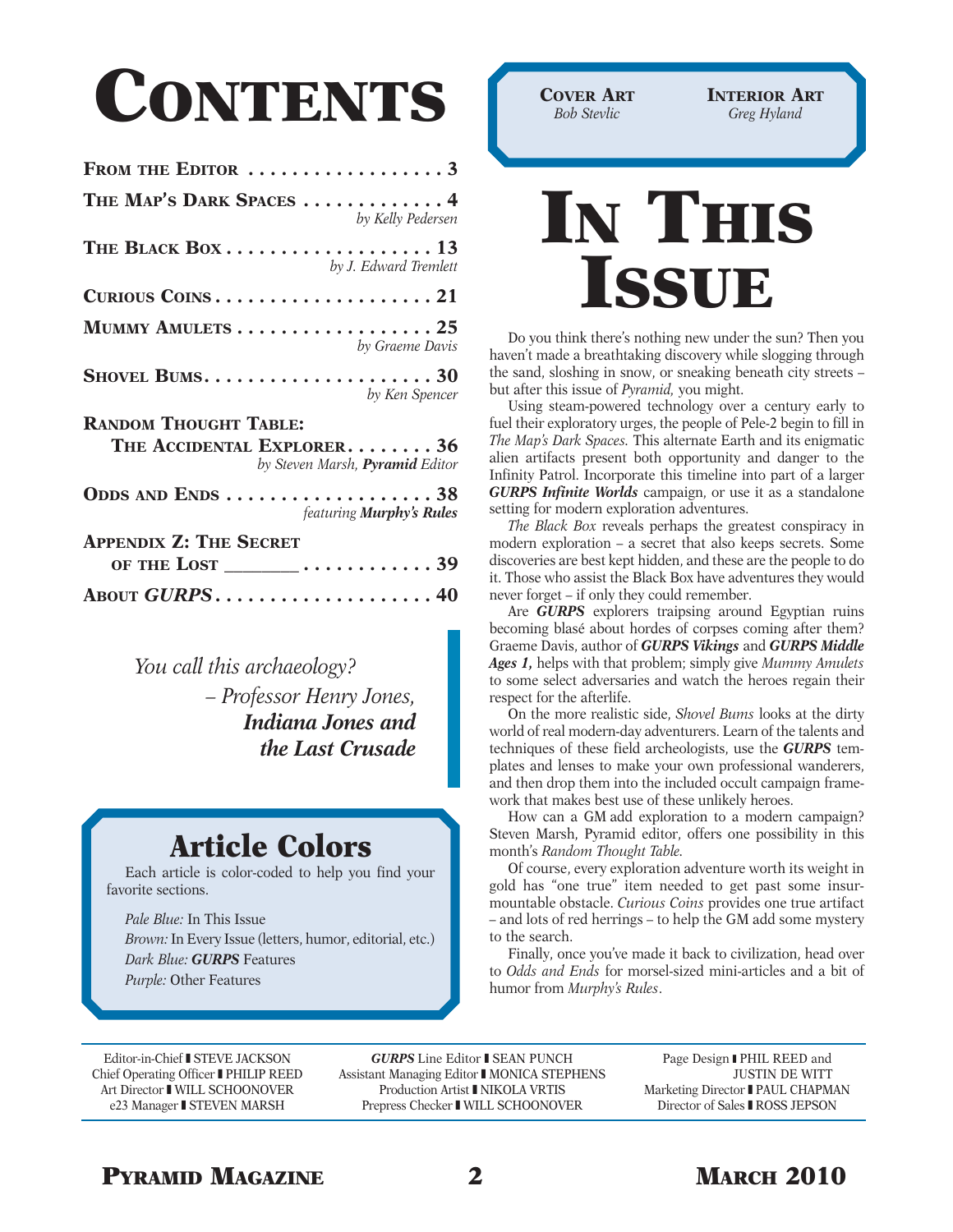# <span id="page-2-0"></span>FROM THE EDITOR

## DIMINISHING DISCOVERIES, UNLIMITED ADVENTURE

This is the *Modern Exploration* issue of *Pyramid,* a sequel (of sorts) to last month's *Historical Exploration* issue. If all goes according to plan, next month we'll have the final part of our series, where we learn that Luke and Leia are brother and sis – whoops, wrong trilogy.

Later in this issue, we look at one aspect that sets modern exploration apart from its past and future counterparts (*The Accidental Explorer,* pp. 36-37). What we'll note here, in broad strokes, is how rewarding modern exploration can be – especially from a gaming standpoint.

Obviously, the number of discoveries possible by exploration goes down as the timeline approaches the modern age; once something's been explored, it's crossed off the list of potential milestones. (If space exploration picks up with any vigor, we'll see the number of vistas open considerably, but we'll revisit that



another day.)

What's interesting, though, is that *because* there are so few discoveries left, those that remain tend to be fairly awesome; they are generally very difficult to reach, require incredible insight or research, and/or have otherwise avoided detection by lesser explorers. On the realistic side, there are the Lascaux cave paintings; likewise, the discovery of the *Titanic* wreckage a couple of

decades ago is another find that is only possible in the modern era. More fantastically, "modern" tales of the discovery of Atlantis have delighted the public for over a century, and Dan

Brown has sold millions of books writing about globetrotting investigators who uncover unbelievable conspiracies hundreds (or thousands) of years old.

Of course, mention of highly skilled, determined (and lucky) explorers should ring any gamers' ears, since that's the textbook description of most PCs. "Rare modern exploration discoveries" and "gaming heroes" go together like peanut butter and jelly. You



can play a straight exploration campaign, include exploration as a change of pace for any modern-based setting, or mix modern exploration with just about any other genre: horror, cliffhangers, action, conspiracy, magic . . . you name it.

So let your mind wander to new and exciting possibilities involving modern exploration. Who knows what you'll discover?

## WRITE HERE, WRITE NOW

Speaking of discoveries, did you uncover something so amazing in this issue that you want to encourage us to keep doing that? Or so horrific that it should have remained buried for all time? If so, send us a note at **[pyramid@sjgames.com](mailto:pyramid@sjgames.com),** or visit our electronic archeological site at **[forums.sjgames.com.](forums.sjgames.com)**

*Pyramid, GURPS*, Warehouse 23, and the all-seeing pyramid are registered trademarks of Steve Jackson Games Incorporated. e23 and the names of all products published by Steve Jackson Games Incorporated are registered trademarks or trademarks of Steve Jackson Games Incorporated, or used under license. *Pyramid* is copyright © 2010 by Steve Jackson Games Incorporated. All rights reserved.

Submission of your photos, letters, humor, captions, and marginalia constitutes permission to Steve Jackson Games Incorporated to use them in all media.<br>All such submissions become the property of Steve Jackson Games Incor

The scanning, uploading, and distribution of this material via the Internet or via any other means without the permission of the publisher is illegal, and punishable by law. Please purchase only authorized electronic editions, and do not participate in or encourage the electronic piracy of copyrighted materials. Your support of the authors' rights is appreciated.

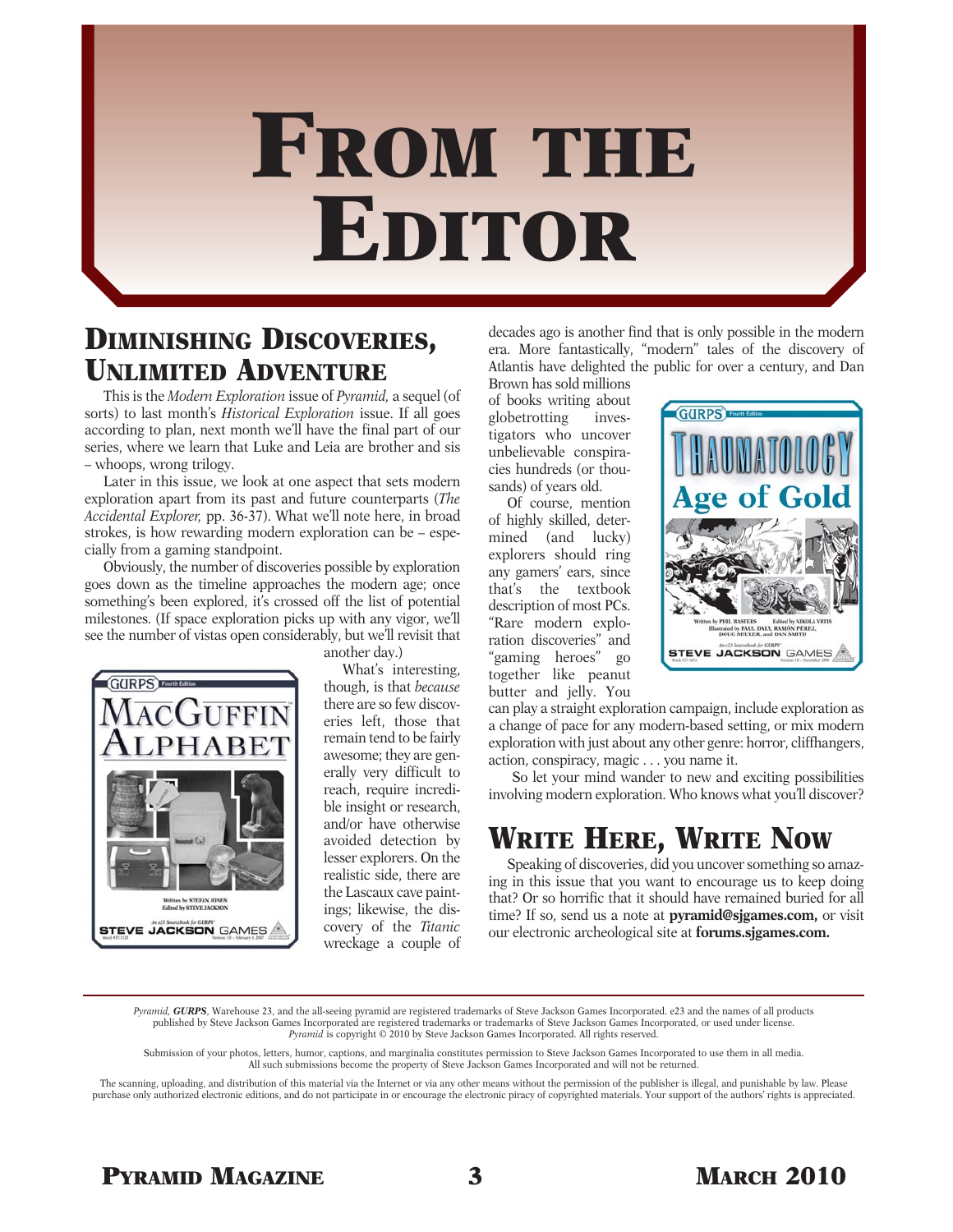# <span id="page-3-0"></span>THE BLACK BOX BY J. EDWARD TREMLETT

*At 5:35, EST, on January 11, Dr. Mary Mastronne (Ph.D. in archaeology, focus on Sumerian antiquities) was "collected" at her home by four U.S. Marshals. They told her she needed to come with them now and wouldn't say why, except that it was a matter of national security. They told her husband, John, to expect no phone calls for at least 72 hours. Then they were gone.*

*At the 72nd hour, Mary called. She said she was fine, but that she was going to be away for a while. An "amazing opportunity" had come up, and she had to take it. She'd call if and when she could, but he'd just have to trust her.*

*Three months went by with no contact. John was frantic, but when he tried calling his representatives, he received a curt visit from an imposing man who reminded him this was a matter of national security.* 

*"Just stop making waves, John," he said. "Mary's safe, doing what she does best. You should be happy for her."*

*A month later, Mary was home. She was physically and mentally exhausted, but extremely happy. She was also \$100,000 dollars richer, having spent the last four months working to verify the dates and provenance of certain Sumerian artifacts that Interpol had intercepted from dangerous, well-connected smugglers* – *hence the secrecy.*

*Mary said she couldn't talk about the details. She couldn't even remember everything. But it had been important work, and she'd been happy to do it.* 

*Every once in a while, though, when she was staring off into space, John couldn't help but notice a strange look on her face. It was as if she were trying to remember something terribly important, some horrible memory she was trying to wrap her mind around, and allow out of her mouth, but never quite made it.* 

Most people consider modern scientific exploration is a mostly safe endeavor. People often think that centuries of learning from others' mistakes have paved the roads to further study, and given several worst-case scenarios to prepare for. When preparation fails, the wonders of modern medicine and emergency services can save explorers who venture a little too far. People only die in freak accidents or from extreme bad luck.

This view is dangerously incorrect.

In the 21st century, exploration is more dangerous than ever. New technologies have opened up brand new vistas for discovery, but the tools and techniques needed to properly adventure within them are not always ready. There are some secrets that should stay buried, some places humans are not yet ready to venture into.

Some discoveries are too dangerous to be allowed outside the dig.

When explorers uncover something highly dangerous, or scientists encounter a problem that they cannot solve, the Black Box may become involved. This highly secretive international body can draft scientists and experts from any field to work on a project: unscrambling directions to find the way, finding solutions to deadly problems, and exploiting found items that baffle their discoverers. When the problem is solved, the Black Box has ways to ensure the silence of their draftees and contain what's been uncovered.

Presented here for the first time – and at great risk – is the mostly unknown history of the Black Box, along with how it works, the three teams that make it work, and some of the secrets that keep it running. Modern-day games that feature exploration of the unknown, or cutting-edge science, as central or supporting themes could use the Black Box as a safety net, a plot device, or possibly even an adversary, depending on what the heroes are doing.

### A BOXED HISTORY

Simply put, the history of the Black Box is the secret history of the post-World War II world.

Before that time, science ran riot with little or no oversight. Expeditions that went too far off the map were usually swallowed up by the dark corners of the map, and dangerous discoveries that went awry could be contained by those too scared to understand them. Dead or insane explorers were a tragic fact of life, but they usually didn't take too many victims along with them. For whatever reason – most likely greed or indifference – the powers that be decided that was just the way of things.

World War II changed all that.

Hitler's demented archaeologists in the Ahnenerbe scoured the globe to find dangerous artifacts for his *Wehrmacht,* securing – but (fortunately for the Allies) not successfully *using* – the Spear of Destiny, among other things. The Soviets turned to many destructive forms of weird science to repulse the German army. And if a small group of competent people could produce something like Hiroshima, couldn't anyone?

Worse, what if they made a mistake?

Those in the know realized that the stakes had been raised. A doomed expedition or remote lab could be written off, but now accidents might claim entire cities or turn the tides of an arms race. In addition, the Soviets now wanted the power of the Bomb, as well as access to Hitler's dangerous secrets.

*Some of the early recruits to the Black Box may have encountered the Ahnenerbe in the race Into the Temple of the Hungry Star, an adventure outlined in Pyramid #3/8: Horror & Spies.*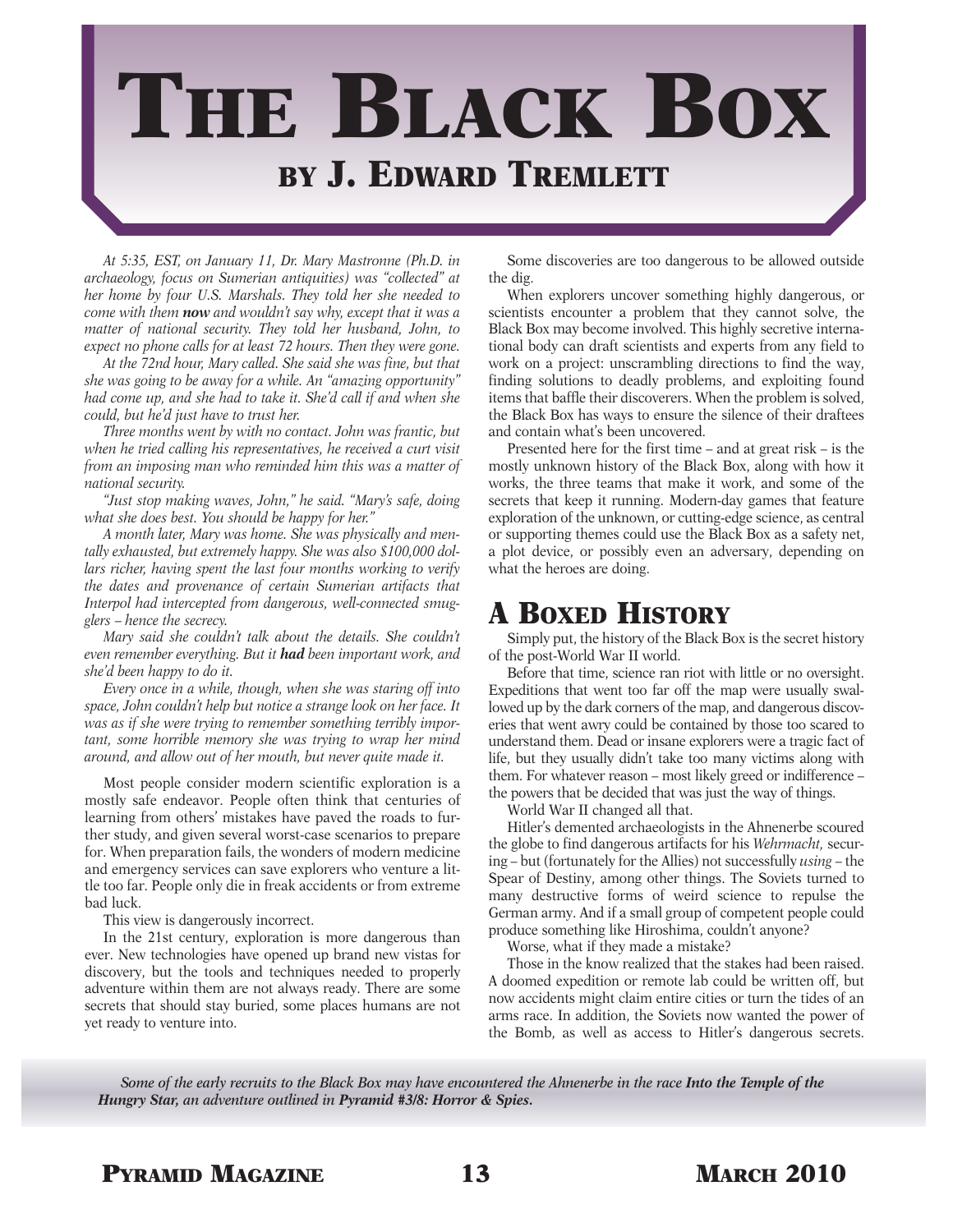## <span id="page-4-0"></span>MUMMY AMULETS BY GRAEME DAVIS

*Belkins held up his battery lantern and began to translate the hieroglyphs.*

*"Beware, all who would disturb the sleep of the great queen Aset-em-ankh. Her protectors are many and cannot die. You are few and mortal. Your souls shall be torn from your shattered bodies; the first shall feed the dread Am-met, and the second shall feed the worms."*

*Finnegan grinned reassuringly down at the slender archaeologist.*

*"Mummies aren't a big deal. A shotgun blast to the head'll take 'em out just like any other walking corpse. Fire, too. They go up like the Fourth of July. The only time we'll have a problem is if there are too many of them."*

Mummies don't get enough respect. Adventurers roaming the sands of Egypt or the museums of Europe will cut them down without a second thought on their way to the villain who animated them or the lich who commands them. This article offers the GM a way to redress the balance, and give players a healthy fear of the bandaged dead once more.

The ancient Egyptians buried their dead with a wide array of amulets, each intended to perform a specific function. Some of them also provided some protection to the living, but their primary function was always to help their mummified wearer make it through all the hazards – physical, magical, and theological – that lay along the path to resurrection in the afterlife.

*GURPS Egypt* gives interpretations of the heart, scarab, and *udjat* (eye of Horus) amulets, but it does not distinguish between living and mummified wearers. This article presents these and other amulets that can be used to turn a regular Egyptian mummy into a formidable foe.

## MUMMY AMULETS AND WIDE-EYED ADVENTURERS

Many of the amulets in this article are very powerful items that will bring a glint of avarice to the eyes of any player and make any GM nervous about PCs becoming immortal and invulnerable. The ancient Egyptians must have had similar thoughts, because they had two ways of preventing tombrobbers from gaining godlike powers from them.

#### *Funerary Amulets*

Many cultures buried their dead with magical or religious objects intended to see the deceased safely into the afterlife. As well as protecting the body against physical or magical interference, these objects could have additional functions: bypassing divine judgment to ensure passage into the culture's heaven, providing health and strength, protecting the deceased against demons and other hostile spirits, and so on.

Funerary amulets work only on the dead (and undead). Worn by the living, they are usually nothing more than jewelry. Exceptionally rare and powerful pieces might kill a living person who puts them on, possibly transforming the resultant corpse into a zombie, but operate normally once the wearer is dead.

All the amulets described here are funerary. Some ancient Egyptian amulets – most notably the scarab – also came in a version for living wearers, with different effects. These are discussed briefly at the end of the article.

Not all funerary amulets are truly magical; those kinds are very powerful items, and only the very wealthy could afford them. Those who lacked the wealth and power to equip their dead with magical amulets provided nonmagical versions in the hope that they would have some beneficial effect. Some families may have included only one magical amulet with their dead, with mundane versions of others. Likewise, not every amulet was used in every burial.

#### *Personalized Amulets*

The ancient Egyptians believed that a person's name was just as much a part of his being as the body and the different types of soul. In inscriptions, the names of pharaohs and other dignitaries are surrounded by the *ren* cartouche, which protected the name from being used in hostile magic.

Following the same thinking, many magical amulets bore magical inscriptions that included the name of the person for whom they were made and stopped the amulet from working on anyone else.

*What if the heroes need to pick the one "true" amulet from amid a group? The GM might use Curious Coins (pp. 21- 24) to point the adventurers in the right direction.*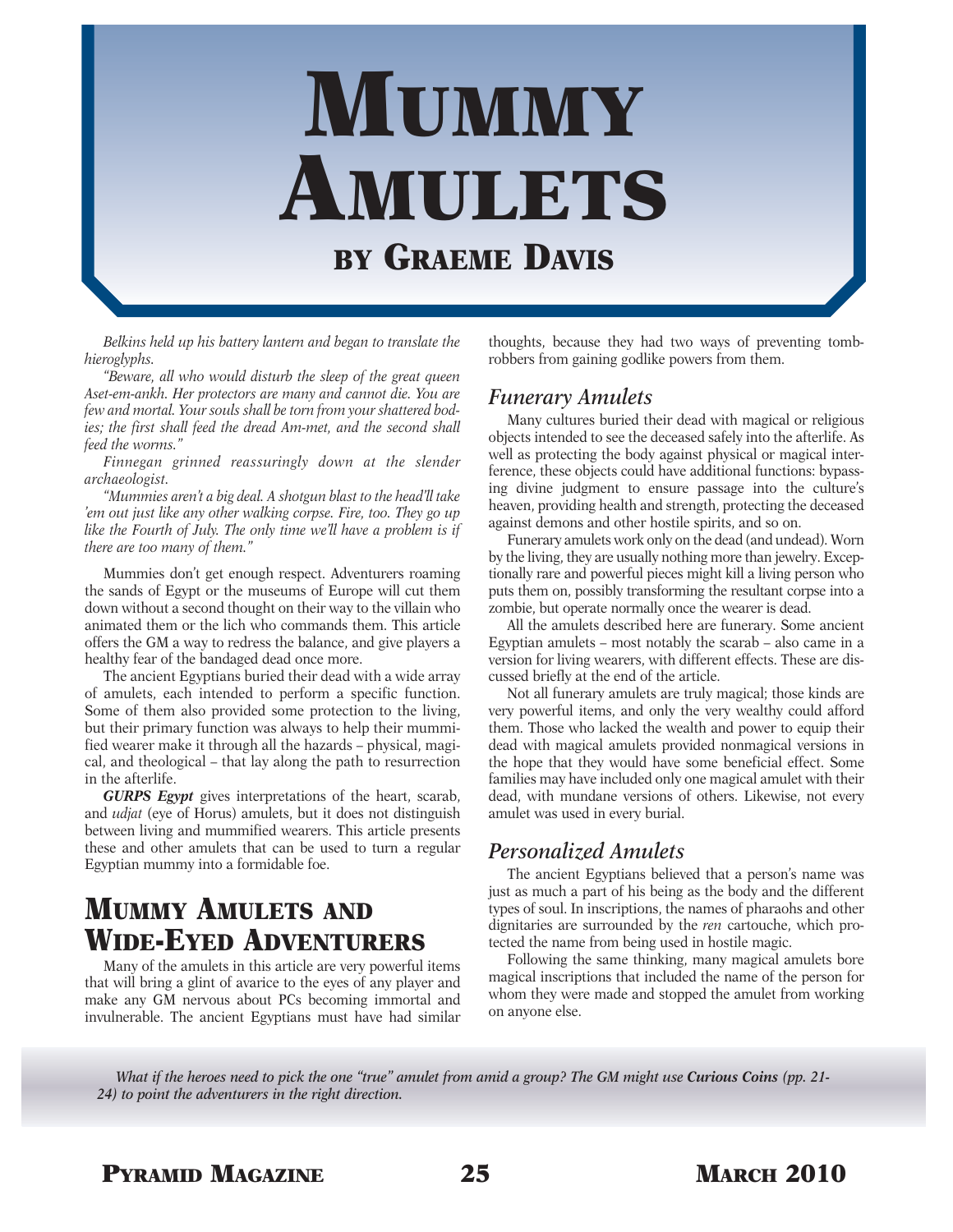This is when a cultural resource management (CRM) firm is called in. In CRM, the goal is to mediate the impact of new construction on archaeological sites and, if necessary, excavate the site before the bulldozers come in. The usual client for a CRM firm is a governmental body, but developers, construction companies, and others may need to call on some archaeologists from time to time.

## ANATOMY OF AN ARCHAEOLOGICAL SITE

An archaeological site can be a confusing and dangerous place. There are trenches and open pits spread around, tools and heavy equipment lying about, and tents erected at key locations. This can present a bewildering sight for visitors and provide an excellent scene for combat encounters. The general layout for a site under excavation is to have a central tent that functions as a field lab and office, one or more test trenches, several open units (one-yard-square excavated pits), a few units covered with tarps, screens used to separate artifacts from soil, and an area where cars and heavy equipment (bulldozers, backhoes, and graders) are parked. At each open unit or test trench, the archaeologist working that location has a pile of tools and other sundries. There are also five-gallon buckets of soil sitting around, as well as bags of soil samples waiting to go to the lab for analysis (usually in 30-gallon trash bags). The whole area is also liberally marked with surveyor's pins and flagging tape. More remote sites have their own water supply (even if it's just pumped from the nearest creek) and a small tent city where the archaeologists retire for the evening.

Each site can be categorized by the phase of investigation it is in, numbered from I, II, and III.

#### *Phase I*

Phase I sites are the initial investigation, and it is not always determined at this point that a site may be present. First, researchers investigate the area to determine where any sites may be located, with special consideration of the landscape and historical records. This is followed by a walkingsurface survey – a long and often boring activity. Archaeologists walk an area that is suspected of containing a site looking for artifacts on the surface, probing the area by making four-inch-deep test holes with their shovels. Often these holes are 10 yards apart, and in a large area, that results in a lot of small holes in the ground. Areas that are very likely to contain a site may have a test trench dug. These trenches are usually three yards wide, 20 yards long, and four yards deep. By law they need to be braced before anyone enters (it takes less than a yard of collapsing soil to kill a person), but often in the interest of expediency are not. Archaeologists enter the test trench in order to look for artifacts and diagram the subsoil. If evidence of a site is found, the project may move to Phase II or, if there is enough money in the budget, ground penetrating radar or aerial photography is used to investigate further.

#### *Phase II*

In Phase II, the site begins to look like the stereotypical archaeological excavation seen in movies. Phase I investigation continues in order to define the boundaries of the site while hand-excavated units are dug. A hand-excavated unit is dug by shovel and trowel in four-inch increments called levels. This soil is then dumped into buckets and taken to the screens where it is processed to remove the soil and leave the artifacts. After each level of a unit is excavated, it is diagramed and photographed before the next level is begun.

There are two types of screens that are commonly used, both worked by hand. A dry screen is a wire mesh in a frame that is rocked back and forth to shake the soil loose. A wet screen is of similar design, but uses water jets to rinse away the soil.

Most units are dug by pairs of archaeologists who take turns digging and screening. A tight bond usually develops between people working the same units for weeks on end.

*When we get to our survey areas, we grab our gear and start surveying. The main goal is for us to find sites – historic and prehistoric.*

*– Trent De Boer, Shovel Bum*

#### *Phase III*

The final phase, Phase III, is much like Phase II but more intensive and with the aim of excavating the entire site. Most sites don't reach this stage as the Phase II investigation usually determines if the site is worth preserving; anything not an artifact is reburied, reports are typed, and the crew moves on. If a site is of great importance, is threatened with imminent destruction, or contains human remains, then Phase III is called for. Units are dug across the entire site and every artifact needs to be collected, plotted on a map, and analyzed. For an independent CRM company, this means steady work and lots of cash.

## CREATING A SHOVEL BUM

For heroic campaigns that border on the realistic, shovel bums should be built on 50-100 points. Most of the points should go into attributes and skills. Because all shovel bums have at least a bachelor's degree and the work is very strenuous, IQ and HT are the most important attributes. Shovel bums move a lot of soil in a normal workday – 25,600 cubic inches of dirt a day on average – so ST is good for moving heavy loads. DX applies to some of the more-relevant skills. Increasing Will, Per, and FP can also prove useful.

*An old-hand shovel bum might be "recruited" by the Black Box (see pp. 13-19) for interesting missions.*

**PYRAMID MAGAZINE 31** MARCH 2010